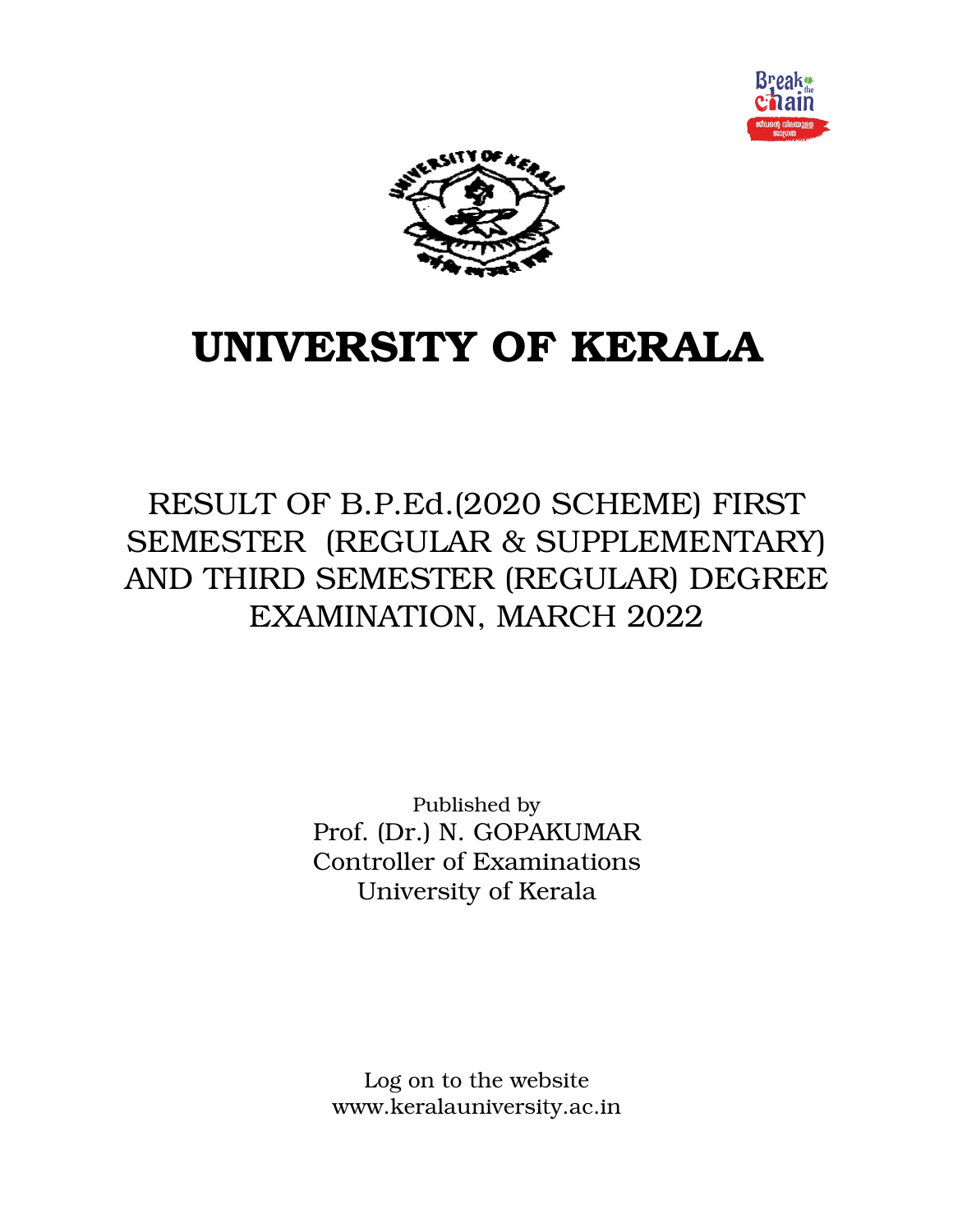## UNIVERSITY OF KERALA

No. EG II/B.P.Ed./2022 Thiruvananthapuram,

Dated: 02/06/2022

### SYNDICATE - IN - CIRCULATION

The result of B.P.Ed. (2020 Scheme) First Semester (Regular and Supplementary) and Third Semester (Regular) Degree Examination, March 2022 as declared by the Board of Examiners is as given below:

| Name of Examination                                                                   | No.<br>Registered | No.<br>Appeared | No of<br>Passed | % of Pass |
|---------------------------------------------------------------------------------------|-------------------|-----------------|-----------------|-----------|
| First Semester B.P.Ed. Regular<br>and Supplementary Degree<br>Examination, March 2022 | 52                | 51              | 45              | 88.24%    |
| Third Semester B.P.Ed. Regular<br>Degree Examination,<br>March 2022                   | 47                | 47              | 43              | 91.49%    |

The result (copy enclosed) may be approved. It is proposed to publish the result on 02/06/2022.

> $Sd$  /-**CONTROLLER OF EXAMINATIONS**

University Buildings Thiruvananthapuram Dated: 02/06/2022